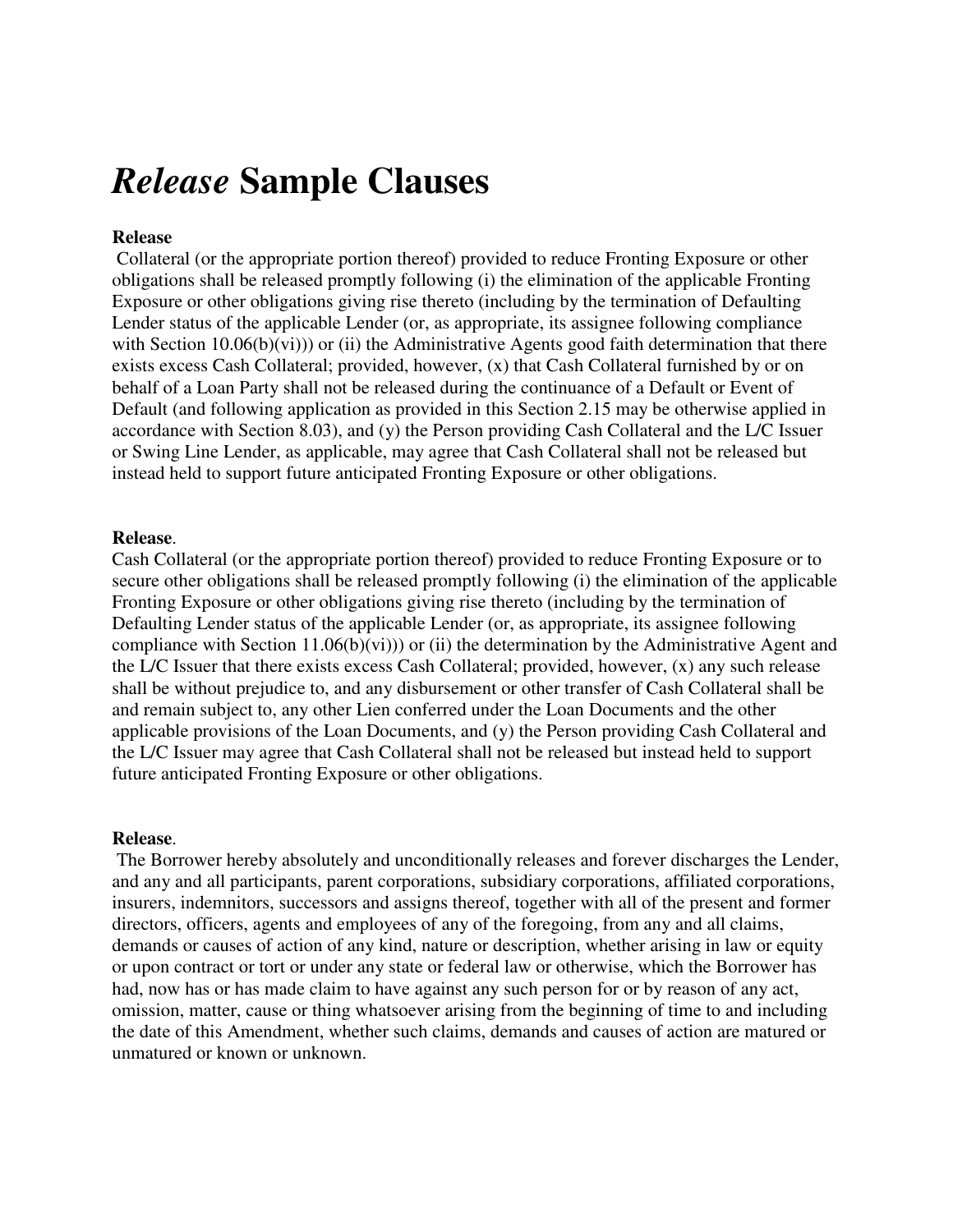#### **Release**.

The Borrowers hereby acknowledge and agree that: (a) neither they nor any of their Affiliates have any claim or cause of action against Agent or any Lender (or any of Agents or any Lenders Affiliates, officers, directors, employees, attorneys, consultants or agents) and (b) Agent and each Lender have heretofore properly performed and satisfied in a timely manner all of their respective obligations to the Borrowers under the Loan Agreement and the Other Documents. Notwithstanding the foregoing, Agent and each Lender wish (and the Borrowers agree) to eliminate any possibility that any past conditions, acts, omissions, events or circumstances would impair or otherwise adversely affect any of Agents or such Lenders rights, interests, security and/or remedies under the Loan Agreement and the Other Documents. Accordingly, for and in consideration of the agreements contained in this Agreement and other good and valuable consideration, each Borrower (for itself and its Affiliates and the successors, assigns, heirs and representatives of each of the foregoing) (each a Releasor• and collectively, the Releasors• ) does hereby fully, finally, unconditionally and irrevocably release and forever discharge Agent, each Lender and each of their respective Affiliates, officers, directors, employees, attorneys, consultants and agents (each a Released Party• and collectively, the Released Parties• ) from any and all debts, claims, obligations, damages, costs, attorneys fees, suits, demands, liabilities, actions, proceedings and causes of action, in each case, whether known or unknown, contingent or fixed, direct or indirect, and of whatever nature or description, and whether in law or in equity, under contract, tort, statute or otherwise, which any Releasor has heretofore had or now or hereafter can, shall or may have against any Released Party by reason of any act, omission or thing whatsoever done or omitted to be done on or prior to the date hereof arising out of, connected with or related in any way to this Agreement, the Loan Agreement or any Other Document, or any act, event or transaction related or attendant thereto, or Agents or any Lenders agreements contained therein, or the possession, use, operation or control of any of the assets of agreements contained therein, or the possession, use, operation or control of any of the assets of the Borrowers, or the making of any advance, or the management of such advance or the Collateral.

## OR

#### **Release**

In consideration of the agreements of Lender contained herein and for other good and valuable consideration, the receipt and sufficiency of which is hereby acknowledged, Borrower and each Guarantor, on behalf of itself/himself and its/his successors, assigns, and other legal representatives, hereby absolutely, unconditionally and irrevocably releases, remises and forever discharges Lender, and its successors and assigns, and its present and former shareholders, affiliates, subsidiaries, divisions, predecessors, directors, officers, attorneys, employees, agents and other representatives (Lender and all such other Persons being hereinafter referred to collectively as the "Releasees" and individually as a "Releasee"), of and from all demands, actions, causes of action, suits, covenants, contracts, controversies, agreements, promises, sums of money, accounts, bills, reckonings, damages and any and all other claims, counterclaims, defenses, rights of set-off, demands and liabilities whatsoever of every name and nature, known or unknown, suspected or unsuspected, both at law and in equity, which Borrower and/or such Guarantor or any of its/his successors, assigns, or other legal representatives may now or hereafter own, hold, have or claim to have against the Releasees or any of them for, upon, or by reason of any circumstance, action, cause or thing whatsoever which arises at any time on or